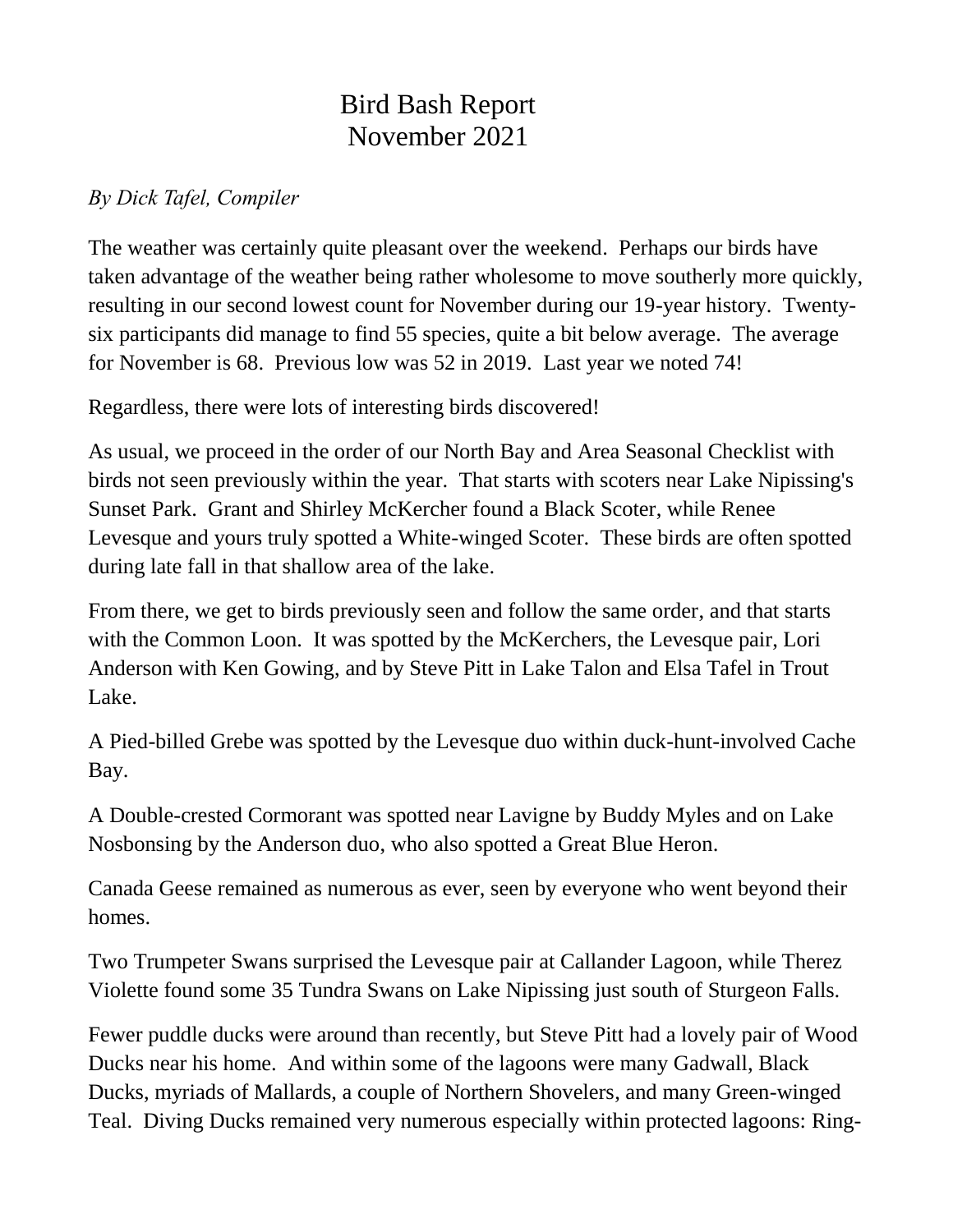necks, Lesser Scaup, Bufflehead, and Common Goldeneye. Hooded Mergansers were found by the Levesque pair, the McKerchers, Sue Gratton, Faye Oei, Buddy Myles, Lloyd and Janet Sparks, Denise Desmarais, and the Anderson duo who counted over 50 of them in Lake Nosbonsing. Denise also found the Common Merganser, as did the McKerchers.

A few hawks were around, the Red-tailed being spotted by Gary and Connie Sturge, Denise, and the Levesque pair, who also watched a hovering Rough-legged give them an exciting discovery, the first upon a Bird Bash since January. The Sparks found a late American Kestrel. The Levesque duo also found several Bald Eagles at the North Bay landfill site. They were elsewhere found by Sue, Faye, the Anderson duo, and the Sturges.

Ruffed Grouse were spotted by Faye, Donna Demarco, Steve, Keith Thornburrow, the Sturges, Denise (5 of them in her yard), the Anderson pair, the Sparks, and Sue.

Wild Turkeys were on the lists of the Levesque duo, Peter and Pam Handley, the McKerchers (at two locations, 23 birds altogether), the Anderson pair, and Keith.

American Coots were especially numerous this month, enjoyed by the Anderson pair at Cache Bay and the Levesque pair and the McKerchers at the various lagoons. In fact, Lori reported well over 100 coots in Cache Bay!

No shorebirds were discovered.

The two main species of gulls, the Herring and Ring-billed, were almost everywhere, while the Black-backed was noted just by the McKerchers, Fred Pinto, and the Levesque pair.

Rock Pigeons remained very common, while Mourning Doves were noted by the Levesque pair, Keith, the Sturges, the Anderson duo, Buddy, Steve, and the Sturges.

No owls were reported.

Downy and Hairy Woodpeckers were widely dispersed, especially at many feeder areas. The Pileated was observed only by Gary and Lu-Anne Chowns.

Some Northern Shrikes had started their journey south, the first around here since March. They were noted by the Sturges and Keith.